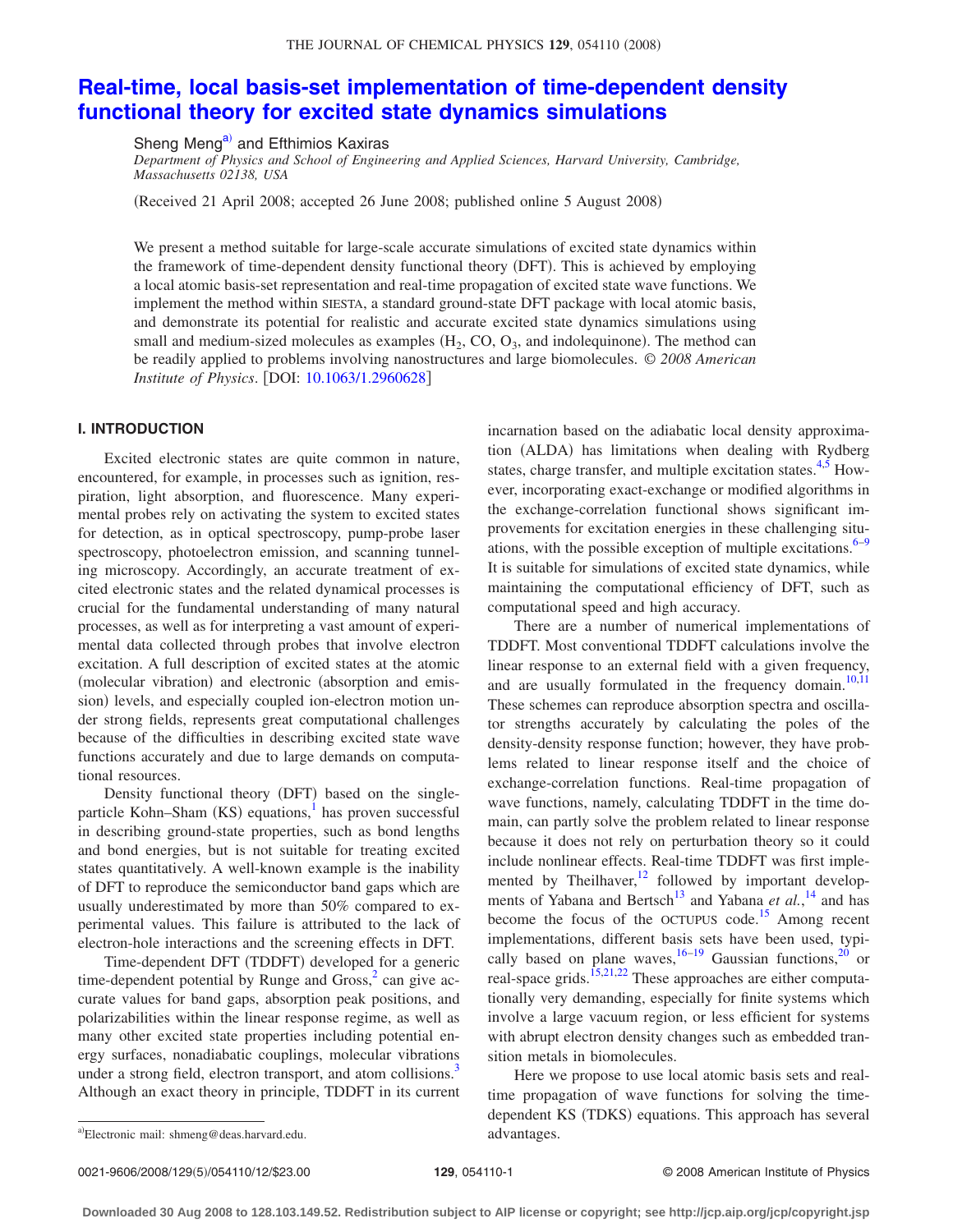- $(i)$  Within the real-time TDDFT approach, nonlinear effects and strong electric fields can be applied, which is useful for understanding many physical processes, for example, laser manipulation of molecules.
- $(ii)$  Real-time simulations reveal directly the information about the ultrafast dynamics of electrons and ions upon excitation, which dominates in photochemical reactions and ultrafast laser spectroscopy.
- $(iii)$  The use of local basis sets reduces significantly the number of basis functions used to represent the electronic wave functions while maintaining relatively high accuracy, thus enabling us to simulate systems of larger size with a small memory requirement and a short computing time.
- $(iv)$  The scheme can be easily parallelized because the occupied (after excitation) molecular orbitals are propagated independently at a time, and can be distributed evenly over several processors with little mutual communication.
- $(v)$  The local basis functions, which are exactly zero outside a sphere of certain diameter around the ions, lead to a linear scaling (order-*N*) of the algorithm with respect to the number of electrons *N*, enabling simulations of large systems.
- $(v_i)$  Within the same scheme, quantities such as absorption spectra and polarizability can also be calculated readily[.23,](#page-10-18)[24](#page-10-19)

These are important advantages, particularly in what concerns simulations of excited state dynamics of biomolecules.

The above procedure of excited state dynamics implies that our simulations follow Ehrenfest dynamics, that is, the quantum states of coupled electron-ion motion are reduced to the classical ionic trajectories. Thus, our approach represents a mean-field theory of the mixed quantum-classical system, with forces on the ions averaged over many possible adiabatic electronic states induced by the ionic motion. This approximation works well for situations where a single path dominates in the reaction dynamics, for the initial stages of excited states before significant surface crossings take place, or for cases where the state-averaged behavior is of interest when many electron levels are involved as in condensed phases. However, the approach has limitations when the excited states involve multiple paths, especially when statespecific ionic trajectories are of interest. $^{25}$  In such cases, Ehrenfest dynamics fails as it describes the nuclear path by a single average point even when the nuclear wave function has broken up into many distinct parts. It also lacks a detailed balance for quantum electronic states. $^{26}$  We limit our studies to the former cases and especially look into the early stages of excited states. When there is branching, our approach can address issues related to the mechanisms leading to the branch or decay. For alternative strategies, when trajectories other than Ehrenfest dynamics are needed to model nonadiabatic processes, the reader is referred to methods which explicitly include electron transitions such as trajectory surface hopping. $27$ 

The rest of this paper is organized as follows. In Sec. II, we describe the methodology we propose for the real-time, local basis-set implementation of TDDFT. In Sec. III, we present and discuss results for some small molecules. Finally, concluding remarks are given in Sec. IV.

# **II. METHODOLOGY**

### **A. TDKS equation for coupled electron-ion motion**

The general time-dependent Schrödinger equation for the coupled electron-ion systems can be formally written as

$$
i\hbar \frac{\partial \Psi(\{\mathbf{r}_j\}, \{\mathbf{R}_j\}, t)}{\partial t} = \mathcal{H}_{\text{tot}}(\{\mathbf{r}_j\}, \{\mathbf{R}_j\}, t) \Psi(\{\mathbf{r}_j\}, \{\mathbf{R}_j\}, t), \quad (1)
$$

where  $\mathbf{r}_i$  and  $\mathbf{R}_I$  denote the positions of the *j*th electron and *J*th ion, respectively.  $\mathcal{H}_{\text{tot}}$  is the time-dependent Hamiltonian of the multicomponent system<sup>28</sup> given by

$$
\mathcal{H}_{\text{tot}} = -\sum_{j} \frac{\hbar^2}{2m} \nabla_j^2 - \sum_{J} \frac{\hbar^2}{2M_J} \nabla_j^2 + \frac{1}{2} \sum_{i \neq j} \frac{e^2}{|\mathbf{r}_i - \mathbf{r}_j|} + \frac{1}{2} \sum_{I \neq J} \frac{Z_I Z_J}{|\mathbf{R}_I - \mathbf{R}_J|} - \sum_{j, J} \frac{e Z_J}{|\mathbf{r}_j - \mathbf{R}_J|} + U_{\text{ext}}(\{\mathbf{r}_j\}, \{\mathbf{R}_J\}, t).
$$
\n(2)

And  $\Psi({\bf r}_j, {\bf R}_j, t)$  is the many-body wave function for the system. In this expression  $m$  and  $M<sub>I</sub>$  denote the mass of electrons and of the *J*th ion,  $Z_J$  denotes the ionic charge, and  $U_{\text{ext}}$  is the external potential. The Runge–Gross theorem<sup>2</sup> states that there exists a one-to-one mapping between the external potentials and the particle densities for a given initial many-body state  $\Psi({\bf r}_j, {\bf R}_j, t=0)$ . In principle, this applies to both the electronic and ionic systems, so that the external potentials for the electrons and the ions are determined only by their respective densities,<sup>29</sup>  $\rho$  and  $\rho_J$ . The following TDKS equations can be derived:

<span id="page-1-0"></span>
$$
i\hbar \frac{\partial \phi_j(\mathbf{r},t)}{\partial t} = \left(-\frac{\hbar^2}{2m} \nabla_{\mathbf{r}}^2 + v_s[\rho](\mathbf{r},t)\right) \phi_j(\mathbf{r},t),\tag{3}
$$

$$
\rho(\mathbf{r},t) = \sum_{j} |\phi_j(\mathbf{r},t)|^2,
$$
\n(4)

$$
i\hbar \frac{\partial \psi_J(\mathbf{R},t)}{\partial t} = \left(-\frac{\hbar^2}{2M_J} \nabla_{\mathbf{R}}^2 + V_s'[\rho_J](\mathbf{R},t)\right) \psi_J(\mathbf{R},t),\tag{5}
$$

<span id="page-1-1"></span>
$$
\rho_J(\mathbf{R},t) = |\psi_J(\mathbf{R},t)|^2. \tag{6}
$$

The single-particle KS potentials  $v_s$  and  $V_s^J$  contain terms such as the external potential (including the ionic potential for electrons and the electronic attraction potential for ions), the Hartree potential, and the exchange-correlation potential that depends only on the corresponding density. Note that in the above approximation the correlation interaction between the electronic density and the ionic density is not considered explicitly; in other words, the electronic and ionic subsystems are decoupled in the exchange-correlation functionals. The correlation between ions and electrons is important and has to be included if the intention is to obtain accurate ionic wave functions and ionic energy separations (vibration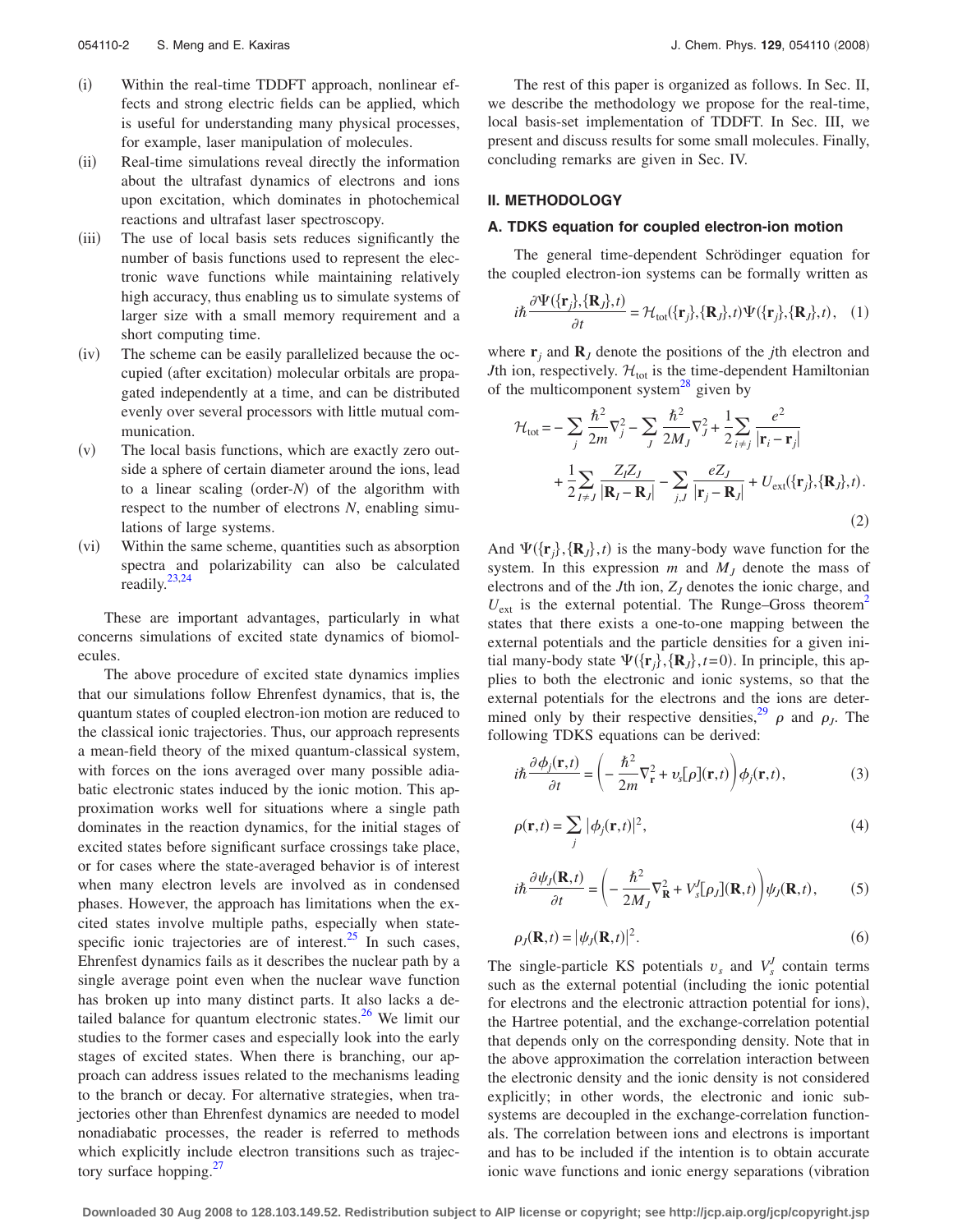energies), especially for protons.<sup>30</sup> However, as shown below, by invoking the Ehrenfest theorem and classical trajectories for ions, the absence of explicit ion-electron correlation leads to Born–Oppenheimer-type dynamics for groundstate simulations and correct vibration frequencies in both ground and excited states. This indicates that the correlation between ions and electrons is implicitly taken into account by Coulomb interactions and this implicit representation is adequate to give physically meaningful results. The explicit expressions for  $v_s$  and  $V_s^J$  are as follows:

$$
v_{s}[\rho](\mathbf{r},t) = v_{\text{ext}}(\mathbf{r},t) - \sum_{I} \int \frac{Z_{I}\rho_{I}(\mathbf{R},t)}{|\mathbf{r} - \mathbf{R}|}d\mathbf{R}
$$

$$
+ \int \frac{\rho(\mathbf{r}',t)}{|\mathbf{r} - \mathbf{r}'|}d\mathbf{r}' + v_{\text{xc}}[\rho](\mathbf{r},t), \qquad (7)
$$

$$
V_s^J[\rho_J](\mathbf{R},t) = V_{\text{ext}}^J(\mathbf{R},t) - Z_J \int \frac{\rho(\mathbf{r},t)}{|\mathbf{R} - \mathbf{r}|} d\mathbf{r} + Z_J \sum_I \int \frac{Z_I \rho_I(\mathbf{R}',t)}{|\mathbf{R} - \mathbf{R}'|} d\mathbf{R}' + V_{\text{xc}}^J[\rho_J](\mathbf{R},t).
$$
\n(8)

It is convenient to treat the ionic subsystems classically because ions are much heavier than electrons, at least by three orders of magnitude. In doing this, we invoke the Ehrenfest theorem for the ionic TDKS equation. By defining the classic ionic path  $\mathbf{R}_j^{\text{cl}}(t)$  and forces  $\langle \mathbf{F}_j(t) \rangle$  as

$$
\mathbf{R}_J^{\text{cl}}(t) = \langle \psi_J(\mathbf{R}, t) | \hat{\mathbf{R}} | \psi_J(\mathbf{R}, t) \rangle = \int \mathbf{R} \rho_J(\mathbf{R}, t) d\mathbf{R}, \tag{9}
$$

$$
\langle \mathbf{F}_J(t) \rangle = -\langle \psi_J(\mathbf{R}, t) | \nabla_{\mathbf{R}} V_s^J | \psi_J(\mathbf{R}, t) \rangle
$$
  
= 
$$
- \int \rho_J(\mathbf{R}, t) \nabla_{\mathbf{R}} [V_s^J[\rho_J](\mathbf{R}, t)] d\mathbf{R},
$$
 (10)

we obtain

$$
M_J \frac{d^2 \mathbf{R}_J^{cl}(t)}{dt^2} = \langle \mathbf{F}_J(t) \rangle, \tag{11}
$$

which recovers Newton's second law of motion for the ionic degrees of freedom. If we ignore the negligible ion-ion exchange-correlation function and assume that the ionic density has a sharp distribution

<span id="page-2-2"></span>
$$
\rho_J(\mathbf{R},t) = \delta(\mathbf{R} - \mathbf{R}_J^{\text{cl}}(t)),\tag{12}
$$

<span id="page-2-0"></span>we obtain the simpler coupled ion-electron equations,

$$
M_J \frac{d^2 \mathbf{R}_j^{cl}(t)}{dt^2} = -\nabla_{\mathbf{R}_j^{cl}} \left[ V_{\text{ext}}^J(\mathbf{R}_j^{cl}, t) - \int \frac{Z_J \rho(\mathbf{r}, t)}{|\mathbf{R}_J^{cl} - \mathbf{r}|} d\mathbf{r} + \sum_{I \neq J} \frac{Z_J Z_I}{|\mathbf{R}_j^{cl} - \mathbf{R}_I^{cl}|} \right],
$$
(13)

<span id="page-2-1"></span>
$$
i\hbar \frac{\partial \phi_j(\mathbf{r},t)}{\partial t} = \left[ -\frac{\hbar^2}{2m} \nabla_{\mathbf{r}}^2 + v_{\text{ext}}(\mathbf{r},t) + \int \frac{\rho(\mathbf{r}',t)}{|\mathbf{r} - \mathbf{r}'|} d\mathbf{r}' - \sum_{I} \frac{Z_I}{|\mathbf{r} - \mathbf{R}_I^{cl}|} + v_{\text{xc}}[\rho](\mathbf{r},t) \right] \phi_j(\mathbf{r},t).
$$
 (14)

Equations  $(13)$  $(13)$  $(13)$  and  $(14)$  $(14)$  $(14)$  describe the time-dependent evolution of a coupled electron-ion system. The electronic subsystem is described within TDDFT, whose evolution is merely dependent on its density and the initial state with a total potential that includes a term representing the moving ions. The ionic subsystem, in turn, is described classically, evolving along the Newtonian trajectories with forces that include the effect of electrons by making use of the Ehrenfest theorem, and are determined by the electronic density corresponding to either the ground state or an excited state. Note that the above derivation does not involve the Born– Oppenheimer approximation because the evolution of the electronic and ionic subsystems is performed separately without finding the electronic ground state each time the ions are moved. Simulations beyond the classical Ehrenfest trajectories for the ions, using Eqs.  $(3)$  $(3)$  $(3)$ – $(6)$  $(6)$  $(6)$  instead of Eq.  $(12)$  $(12)$  $(12)$ , can be performed in principle, but are limited by the lack of reliable ion-ion and electron-ion correlation functionals and are not practical at present.

#### **B. Numerical atomic orbitals**

Our implementation of TDDFT involves describing electronic wave functions by a linear combination of atomic orbitals (LCAOs). The size of the LCAO basis is usually small, especially for the first-row elements which are predominant in the composition of biomolecules. This leads to matrix sizes in the LCAO representation considerably smaller than for other basis sets such as plane waves and real-space grids. $^{23}$  As a result, the TDDFT calculations can be done very efficiently.

Our scheme is based on the SIESTA code, $31$  which is used to compute the initial wave functions and the Hamiltonian matrix for each time step. This is a general-purpose DFT code that uses a local basis which comprises a set of numerical atomic orbitals (NAOs), constructed from the eigenstates of the atomic pseudopotentials. $32,33$  $32,33$  The NAOs are spatially confined, being strictly zero beyond a certain radius from the nucleus. In addition, the electron wave functions and density are projected onto a real-space grid in order to calculate the Hartree and exchange-correlation potentials and their matrix elements.

The use of confined NAOs is very important for the efficiency of the SIESTA code. By exploiting the explicit sparseness of the Hamiltonian and density matrices, the computational cost for the construction and storage of the Hamiltonian and the electronic density can be made to scale linearly with the number of atoms, in the limit of large systems. Therefore, a considerable effort has been devoted to obtaining orbital bases that meet the standards of accuracy of conventional first-principles calculations, while keeping their range as small as possible. A simple scheme for the genera-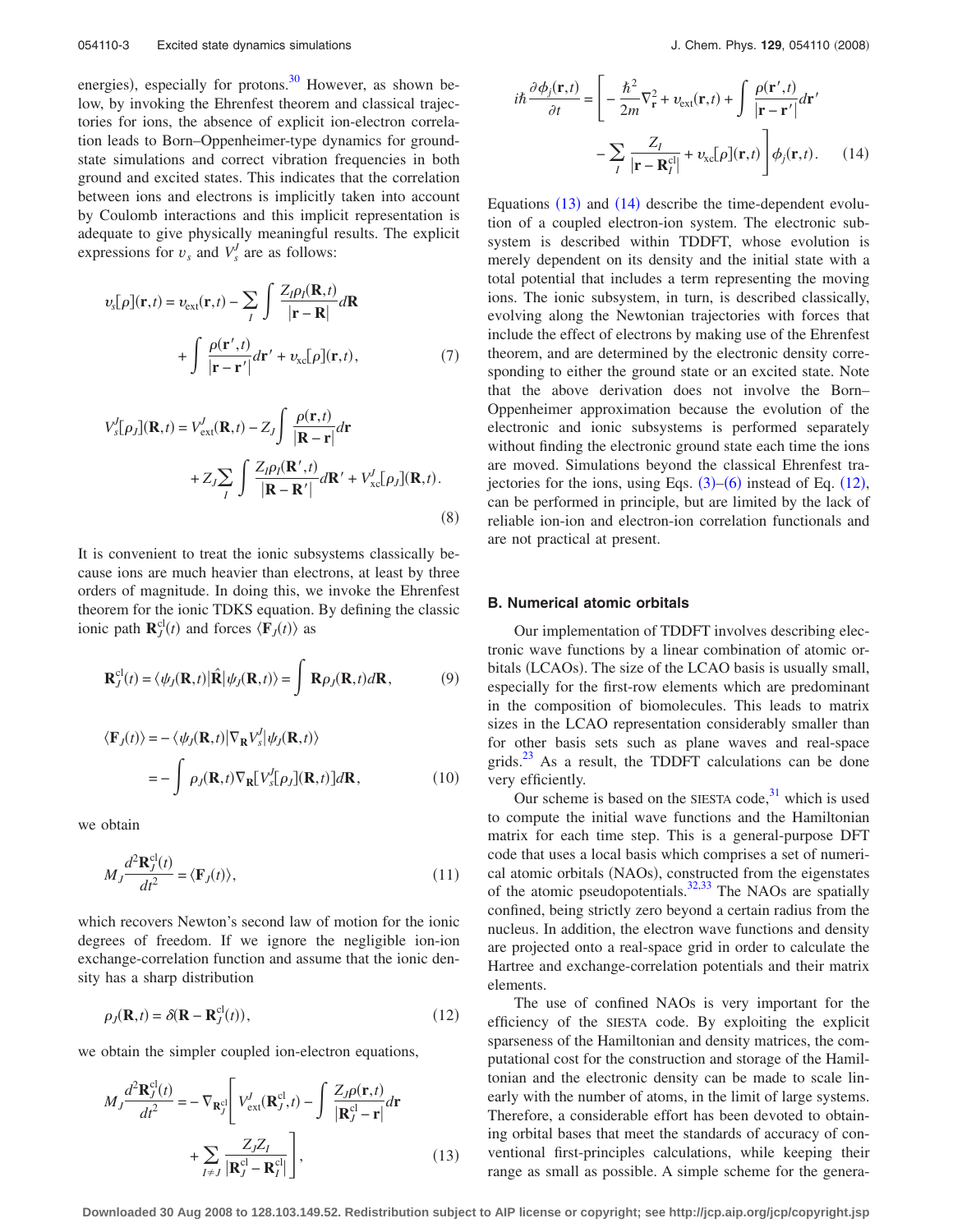tion of transferable bases that satisfy both requirements was presented in Refs. [34](#page-10-29) and [35.](#page-10-30)

These bases have been successfully applied to study the ground-state properties of very different systems, ranging from insulators to metals, and from bulk to surfaces and nanostructures. $36$  The approach was also shown to reproduce adequately the experimental optical absorption peaks in TD-DFT calculations of biomolecules,  $23,24$  $23,24$  within a general accuracy of 0.2–0.3 eV, which is comparable to other approaches using more demanding basis sets such as real-space grids. For very diffusive excited states such as Rydberg states and atomic collision, the use of a local basis set will be inadequate and should be complemented with diffusive functions. As it is specially optimized to deal with large systems, a TDDFT simulation based on SIESTA with a local basis set represents an ideal tool for treating large nanoclusters and biomolecules.

#### **C. Solving the TDKS equation**

Efficient solution of the TDKS equations, as expressed in Eq.  $(14)$  $(14)$  $(14)$ , is of particular interest because it is one of the two most time-consuming parts of the calculation, the other one being the computation of the time-dependent Hamiltonian. In the LCAO formalism, Eq.  $(14)$  $(14)$  $(14)$  takes the form (neglecting time derivatives of bases) $^{23}$  $^{23}$  $^{23}$ 

$$
i\hbar \frac{\partial \mathbf{c}}{\partial t} = \mathcal{S}^{-1} \mathcal{H} \mathbf{c},\tag{15}
$$

where  $H$  is the KS Hamiltonian, **c** is the column of coefficients of the local basis  $\{\mu_i\}$ , and S is the overlap matrix,

$$
\phi_j = \sum_i c_i^{(j)} \mu_i, S_{ij} = \langle \mu_i | \mu_j \rangle,
$$
\n(16)

with the superscript index  $j$  of the coefficient  $c$  identifying the electronic KS state  $\phi_i$  to which it belongs and the subscript index *i* identifying the basis element  $\mu_i$  to which it corresponds; the total number of coefficients  $c$  (the length  $N_t$ of the vector **c**) is equal to

$$
N_t = \sum_{s=1}^{N_s} N_{\text{at}}^s N_{\text{bs}}^s,
$$

where  $N_s$  is the number of species of atoms in the system,  $N_{\text{at}}^s$ is the number of atoms of species  $s$ , and  $N_{\text{bs}}^s$  is the number of basis functions corresponding to species *s*. The overlap matrix depends on the ionic configuration, so it has to be updated and inverted at each ionic step when the ions move. The formal solution of TDKS then becomes (in the following we omit both indices of  $c$  for simplicity)

$$
c(t + \Delta t) = \mathcal{U}(t + \Delta t, t)c(t)
$$
  
=  $\hat{T} \exp\left(-i\hbar \int_{t}^{t + \Delta t} \mathcal{S}^{-1}(t') \mathcal{H}(t') dt'\right) c(t)$  (17)

with  $\hat{T}$  as the time ordering operator. If the time step  $\Delta t$  is small enough,

$$
U(t + \Delta t, t) = \exp[-i\hbar S^{-1}(t)\mathcal{H}(t) \cdot \Delta t].
$$
 (18)

We can approximate the above exponential to be the Crank– Nicholson operator $37,38$  $37,38$ 

$$
c(t + \Delta t) = \frac{1 - i\hbar \mathcal{S}^{-1}(t)\mathcal{H}(t)\Delta t/2}{1 + i\hbar \mathcal{S}^{-1}(t)\mathcal{H}(t)\Delta t/2} \cdot c(t).
$$
 (19)

The advantages of this approximation are the following: First, it is unitary, preserving the orthonormality of propagating wave functions. Second, it is time reversal invariant, and conserves the total energy of the system satisfactorily, even with a relatively large time step. Third, it is easy to be implemented and fast in actual calculations. The stability can be further improved by using a higher order Crank–Nicholson operator at the cost of computation time, for example,

 $c(t + \Delta t)$ 

$$
= \frac{1 - i\hbar \mathcal{S}^{-1} \mathcal{H} \Delta t/2 - \frac{1}{2} (\hbar \mathcal{S}^{-1} \mathcal{H} \Delta t/2)^2 + i \frac{1}{6} (\hbar \mathcal{S}^{-1} \mathcal{H} \Delta t/2)^3}{1 + i\hbar \mathcal{S}^{-1} \mathcal{H} \Delta t/2 - \frac{1}{2} (\hbar \mathcal{S}^{-1} \mathcal{H} \Delta t/2)^2 - i \frac{1}{6} (\hbar \mathcal{S}^{-1} \mathcal{H} \Delta t/2)^3} \cdot c(t). \tag{20}
$$

In this formulation of TDDFT, we do not have to calculate all the occupied and unoccupied molecular orbitals, unlike in perturbative methods. Only occupied states and those excited states which are (partially) occupied after excitation need to be included in the calculation: Their wave functions are propagated and their densities are added into the total electronic density after multiplying with the new occupancy number after excitation.

# **D. Molecular dynamics simulations**

With the present scheme, we can perform *ab initio* molecular dynamics (MD) for coupled electron-ion systems. The ions are moved following Newtonian dynamics in the presence of the electrostatic field due to the electrons. The Verlet algorithm is employed to calculate the ionic velocities and positions at each time step. When the initial conditions are chosen, the electronic subsystem may populate any state, ground or excited, and is coupled nonadiabatically with the motion of the ions. During the simulation, the occupation of KS orbitals is fixed. Such an approach may have limitations when electron transitions are involved, but our goal in the present work is to simulate the initial stages of excited states before significant electron transitions take place and to determine when such transitions may occur. The population change can be invoked by calculating the nonadiabatic coupling in the surface hopping method or by estimating the transition probability using the Landau–Zener formula.<sup>39</sup> This framework can be used to study chemical reactions, photoinduced dynamics of molecules, or a combination of both (photoinduced chemical reactions).

The practical simulation of excited state molecular dynamics is performed in the flowchart shown in Fig. [1.](#page-4-0) At time *t*= 0, a self-consistent diagonalization is performed for a given ionic configuration  $\{R(0)\}\$ at the initial temperature determined by the ionic velocities  $\{v(0)\}\)$ . The resulting KS eigenstates are  $\{\phi_j(0)\}\)$ , where *j* is the index of the occupied states. Electronic excitation is modeled by switching the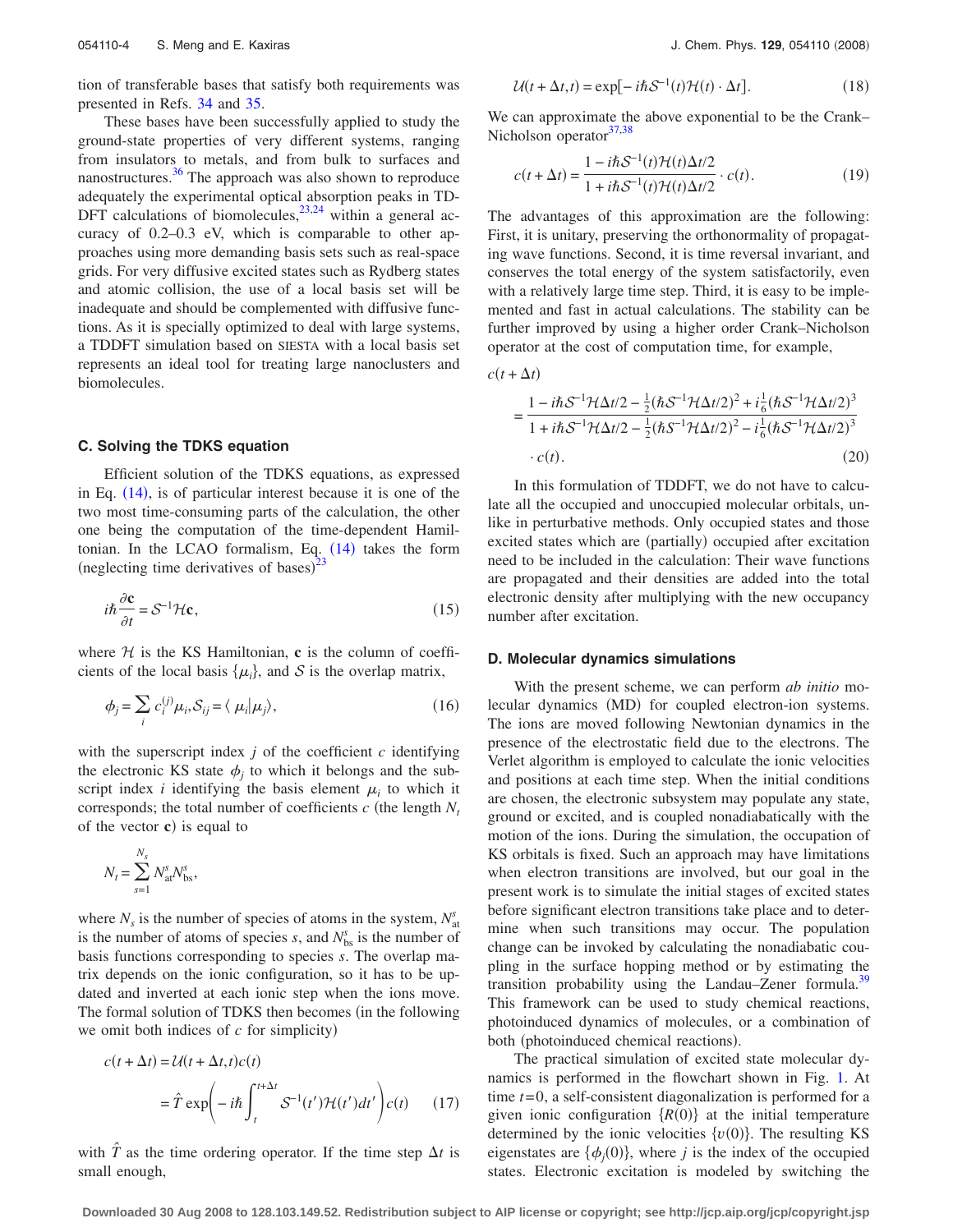<span id="page-4-0"></span>
$$
t_{n} = n\Delta t; \mathbf{R}_{n}, \mathbf{v}_{n}, \phi_{j}(t_{n}), \rho_{n} = \Sigma_{j} |\phi_{j}(t_{n})|^{2}, \mathcal{H}[\mathbf{R}_{n}, \rho_{n}]
$$
\n
$$
\frac{1}{k} = 0
$$
\n
$$
\phi_{j}^{0}(t_{n+1}) = \exp\left(-i\hbar\Delta t\mathcal{H}[\mathbf{R}_{n}, \rho_{n}]\right)\phi_{j}(t_{n})
$$
\n
$$
\rho_{n+1}^{0} = \sum_{j} |\phi_{j}^{0}(t_{n+1})|^{2}
$$
\n
$$
\frac{k=k+1}{\phi_{j}^{k}(t_{n+1}) = \exp\left(-i\hbar\Delta t\mathcal{H}[\mathbf{R}_{n}, \tilde{\rho}_{n+1}^{k-1}]\right)\phi_{j}(t_{n})}
$$
\n
$$
\rho_{n+1}^{k} = \sum_{j} |\phi_{j}^{k}(t_{n+1})|^{2}
$$
\n
$$
\frac{\sum_{k=1}^{k} |\phi_{k}^{k}(t_{n+1})|^{2}}{\sum_{k=1}^{k} |\phi_{k}^{k}(t_{n+1})|^{2}} = \frac{N_{0}}{\phi_{n+1}} \sum_{k=1}^{k} |\phi_{k}^{k}(t_{n+1})|^{2}
$$
\n
$$
\frac{\sum_{k=1}^{k} |\phi_{k}(t_{n+1})|^{2}}{\sum_{k=1}^{k} |\phi_{k}(t_{n+1})|^{2}} = \frac{N_{0}}{\phi_{n+1}} \sum_{k=1}^{k} |\phi_{k}(t_{n+1})|^{2}
$$
\n
$$
\frac{\sum_{k=1}^{k} |\phi_{k}(t_{n+1})|^{2}}{\sum_{k=1}^{k} |\phi_{k}(t_{n+1})|^{2}} = \frac{1}{\phi_{k}^{0}} \sum_{k=1}^{k} |\phi_{k}(t_{n+1})|^{2} \mathcal{H}[\mathbf{R}_{n+1}, \rho_{n+1}][\phi_{j}(t_{n+1})|^{2}}
$$
\n
$$
\frac{\sum_{k=1}^{k} |\phi_{k}(t_{n+1})|^{2}}{\sum_{k=1}^{k} |\phi_{k}(t_{n+1})|^{2}} = \frac{N_{0}}{N_{0}} = \frac{N_{0}}
$$

FIG. 1. Flowchart of the excited state MD simulation. The iterations over the index  $k$  describe the self-consistency loop.  $E_{ij}$  in the second rhombus box is the off-diagonal Hamiltonian matrix element  $(i \neq j)$ .

occupation of the KS states involved in the excited state from that corresponding to the ground state. Note that the self-consistent electron density includes only contributions from an updated set of occupied states; for an excited state configuration this amounts to a constrained DFT calculation at *t*= 0. In principle, partial occupation of several states is also possible. We note that in TDDFT the preparation of the initial electronic state is critical, especially for excitations that involve degenerate KS orbitals. The electron dynamics will depend sensitively on the initial wave functions and density. While the dependence of time evolution of the electronic system on the initial KS orbital occupancy is an important issue which we will address further in future work, the present simple treatment based on switching orbital occupancies represents a good approximation of the excited states introduced by photoexcitation.<sup>18[,29](#page-10-24)</sup> In addition, the ex-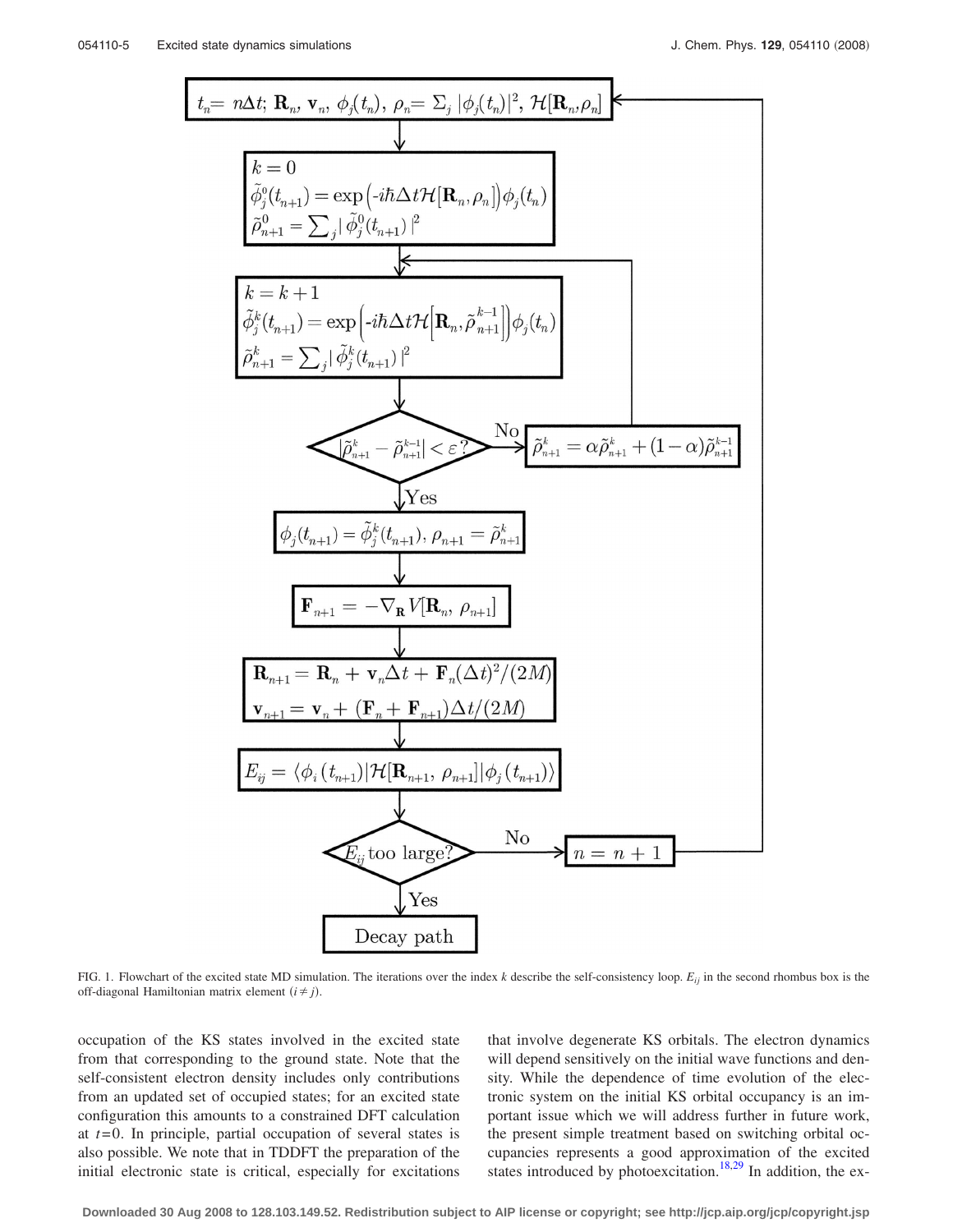citation energy obtained by this approximation is reasonably close to that measured in experiment, as discussed in the examples.

At *t* > 0, the time evolution of  $\{\phi_j(t)\}\$ is realized by multiplying the time propagator at the *n*th step  $(t_n = n\Delta t)$ . Before the new wave function can be accepted, a self-consistent operation is performed, $16$  as shown explicitly in Fig. [1.](#page-4-0) This process guarantees time reversal symmetry and is critical to the stability of the simulation for long times. We emphasize that the self-consistent loop here has nothing to do with selfconsistency in the ground-state calculation because no diagonalization of the Hamiltonian matrix is performed. The new wave functions  $\{\phi_j(t_{n+1})\}$  are *not* eigenstates of the updated Hamiltonian  $\mathcal{H}(t_{n+1})$ , but their density produces the same potential by which they are generated. A Pulay mixing scheme is used during this self-consistent calculation and only occupied KS states are needed for the time evolution as before.

Once the self-consistent potential is obtained, the forces acting on the ions can be calculated. In practice, this can be done through the Hellmann–Feynman theorem: The forces on ions introduced by the electron subsystem, that is, the second term in Eq.  $(13)$  $(13)$  $(13)$ , can be written in the form

<span id="page-5-0"></span>
$$
\sum_{j} \nabla_{\mathbf{R}} \langle \phi_{j} \vert \frac{Z}{|\mathbf{R} - r|} \vert \phi_{j} \rangle \approx \sum_{j} \langle \phi_{j} \vert \nabla_{\mathbf{R}} \frac{Z}{|\mathbf{R} - r|} \vert \phi_{j} \rangle. \tag{21}
$$

The above equation is exact only if  $\{\phi_i\}$  are the eigenstates of the KS Hamiltonian of the electron-ion system (the Hellmann-Feynman theorem). However, as described above, this is *not* the case in TDDFT for any given  $t > 0$ . But, if the system does not deviate too much from its state at  $t=0$  where exact diagonalization of the Hamiltonian matrix has been performed, the wave functions  $\{\phi_i\}$  are close to the exact eigenfunctions of  $H$ , and the approximation holds. To be precise, the Coulomb interaction between ions and electrons in Eqs.  $(13)$  $(13)$  $(13)$  and  $(21)$  $(21)$  $(21)$  should be replaced with the electronic Hamiltonian  $H$  when calculating the Hellmann– Feynman forces. The other two force terms, the electrostatic repulsion between ions and the external force, are trivial to calculate.

After evaluating all the force terms on each ion, we can then perform the classical MD simulation for the ionic motion. The new ionic positions  $\{R_{n+1}\}\$  and velocities  $\{v_{n+1}\}\$  at time  $t_{n+1} = (n+1)\Delta t$  are calculated according to the velocity Verlet algorithm, as indicated in Fig. [1.](#page-4-0)

In order to assess the applicability of Hellmann– Feynman forces in the TDDFT-MD simulation outlined above, we monitor the off-diagonal Hamiltonian matrix elements

<span id="page-5-3"></span>
$$
E_{ij}(t_n) = \langle \phi_i(t_n) | \mathcal{H}[\mathbf{R}_n, \rho_n] | \phi_j(t_n) \rangle.
$$
 (22)

A large value of  $E_{ij}$   $(i \neq j)$  comparable to typical energy separations  $(E_{ii} - E_{jj})$  suggests high tendency of state mixing and high recombination probability between states *i* and *j*; it also indicates the failure of the nonadiabatic simulation when it becomes comparable to the typical separation between energy levels because the Hellmann–Feynman theorem fails. The time at which this failure occurs provides an estimate of the delay before the onset of nonradiative relaxation and of the decay lifetime in cases of prompt transitions. $40,41$  $40,41$  Generally, the lifetime of excited states depends on both this delay (which we estimate here) and the nonadiabatic transition probability in cases where avoided surface crossings are traversed multiple times. The transition probability is a function of both the adiabatic energy separation and the nonadiabatic coupling, and is sensitive to the topography of potential en-ergy surfaces around surface crossings.<sup>42,[43](#page-11-5)</sup> Accurate potential energy surfaces for excited states and the nonadiatic couplings $44-47$  between them can be calculated in linear response TDDFT (with the exception, $5$  for example, of multiple-excited states). Nonadiabatic transition probabilities could also be analyzed using simple semiclassical models, such as the Landau–Zener formula for avoided crossings.<sup>3</sup> We elaborate on this type of analysis next.

The Landau–Zener theory is originally formulated to study the nonadiabatic transition at the linear crossing of two electronic states *i* and *j*, which provides a reasonable estimate of the transition probability in many cases. $39$  The Landau–Zener transition probability is $^{39,48}$  $^{39,48}$  $^{39,48}$ 

<span id="page-5-2"></span>
$$
P = \exp\left(-\frac{\pi}{4}|\xi|\right),\tag{23}
$$

where  $\xi$  is the Massey parameter

$$
\xi = \frac{\Delta E}{\hbar \langle \varphi_i | \frac{d}{dt} | \varphi_j \rangle}.
$$
\n(24)

Here  $\Delta E$  is the energy separation between two adiabatic states  $\varphi_i$  and  $\varphi_i$ . For the application to the following examples, we choose only two states which are involved in the transition in our analysis, because usually only the offdiagonal matrix elements between them are significant, thus they constitute a complete active space in a sense similar to that in quantum chemistry. Therefore,  $\Delta E = E_i' - E_j'$  ( $E_i'$  and  $E'_{j}$  being the adiabatic energy eigenvalues) can be calculated by a  $(2 \times 2)$  matrix diagonalization

$$
\begin{pmatrix}\n\cos \theta & \sin \theta \\
-\sin \theta & \cos \theta\n\end{pmatrix}\n\begin{pmatrix}\nE_{ii} & E_{ij} \\
E_{ij} & E_{jj}\n\end{pmatrix}\n\begin{pmatrix}\n\cos \theta & -\sin \theta \\
\sin \theta & \cos \theta\n\end{pmatrix}\n=\n\begin{pmatrix}\nE'_i & 0 \\
0 & E'_j\n\end{pmatrix}.
$$
\n(25)

<span id="page-5-4"></span>Here the mixing angle  $\theta$  must satisfy

$$
\tan 2\theta = \frac{2E_{ij}}{E_{ii} - E_{jj}},\tag{26}
$$

with

$$
\begin{pmatrix} \varphi_i \\ \varphi_j \end{pmatrix} = \begin{pmatrix} \cos \theta & \sin \theta \\ -\sin \theta & \cos \theta \end{pmatrix} \begin{pmatrix} \phi_i \\ \phi_j \end{pmatrix}.
$$
 (27)

<span id="page-5-1"></span>Following the derivation in Ref. [39,](#page-11-1) we have

$$
\xi = \frac{\Delta E}{\hbar \dot{\theta}}.\tag{28}
$$

Substituting Eq.  $(28)$  $(28)$  $(28)$  into Eq.  $(23)$  $(23)$  $(23)$  allows us to calculate the Landau–Zener transition probability between the two states in question in our excitation state dynamics.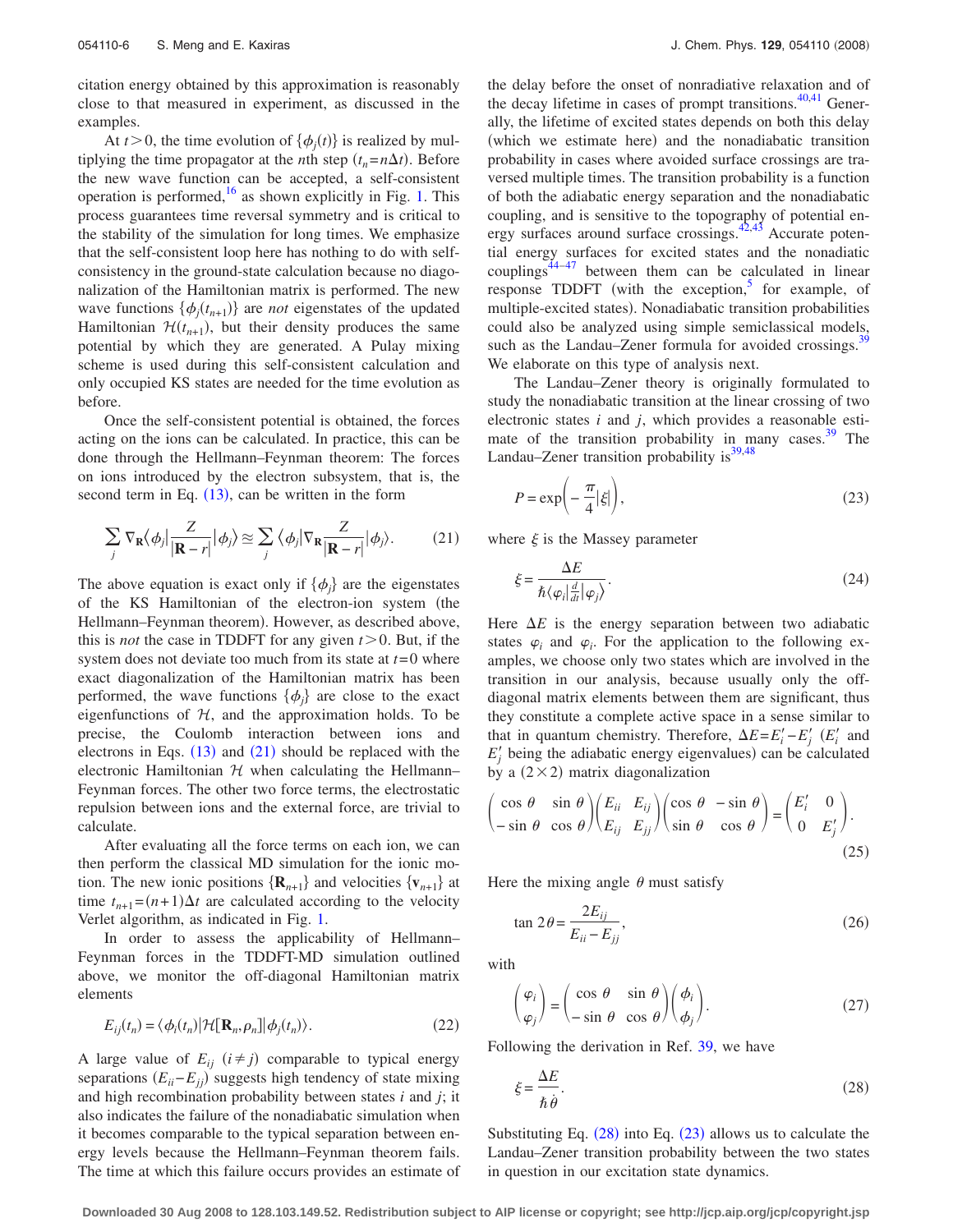In principle, both spin-polarized and spin-unpolarized calculations can be applied to the above scheme, so that the dynamics of both spin triplet excited states and spin singlet states can be studied. For simplicity, in all the following illustrative examples, we use the spin-unpolarized calculation only, amounting to taking account of spin singlet excitation states which are usually lower in energy than spin triplet states. Our approach is similar to the semiclassical electron-radiation-ion dynamics (SERID) method,<sup>49[,50](#page-11-10)</sup> which simulates ion and electron dynamics following an applied laser pulse, except that the SERID method uses very limited atomic bases, a semiempirical Hamiltonian with parameters calculated from DFT, and an explicit radiation field.

# **III. APPLICATIONS**

In order to demonstrate the potential of the method for realistic simulations, we give several examples of how it applies to small molecules. Note that the fact we are performing "nonadiabatic simulations" here for the systems of interest does not mean all the processes we investigated have a significant "nonadiabatic behavior." In fact, the processes we simulated either have negligible nonadiabatic effects (e.g.,  $H_2$  ground state) or stay at an initial stage of nonadiabatic process, before the nonadiabatic coupling grows large and the branching/surface hopping takes place. This is by choice since we are mostly interested in extracting estimate for the time scale in which nonadiabatic effects (such as nonradiative relaxation processes) take place.

# **A. Computational parameters**

The parameters used in all the calculations are the following: We use Troullier–Martin pseudopotentials $^{51}$  and the adiabatic local density approximation for the exchangecorrelation functional. An auxiliary real-space  $grid^{52}$  equivalent to a plane-wave cutoff of 70 Ry is employed. The systems evolve typically with a time step of  $24.19\times10^{-3}$  fs, unless otherwise specified. The total energy is well conserved to within  $10^{-5}$  eV/fs. The initial velocity of ions is assigned according to the equilibrium Boltzmann–Maxwell distribution at a given temperature.

We use a basis of double-zeta polarized orbitals. For C, this basis set includes 13 NAOs: two radial functions to represent the 2*s* states with confinement radii  $r_s = 5.12$  a.u. and two additional 2p shells plus a polarization<sup>34</sup> p shell with confinement radii  $r_p = r_p^{\text{Pol}} = 6.25$  a.u. For every H atom, we have 5 NAOs: two radial shapes for the 1*s* orbital and a polarization *s* orbital with confinement radii  $r_s = r_s^{\text{Pol}}$ = 6.05 a.u. For the N atom, we have 13 orbitals: two 2*s* shells, two 2*p* shells, and a polarization *p* orbital with radii  $r_s$ =4.50 a.u. and  $r_p = r_p^{\text{Pol}} = 5.50$  a.u., respectively. Finally, the number of orbitals for every O atom is also 13, with two 2*s* shells, two 2*p* shells, and a *p* polarization shell with confinement radii  $r_s = 3.93$  a.u. and  $r_p = r_p^{\text{Pol}} = 4.93$  a.u., respectively. For the systems under study, it was found that inclusion of additional shells does not alter noticeably the results. The completeness of the basis is also evident from the fact that the *f*-sum rule for all small molecules is in the 96%– 98% range.<sup>24</sup>

<span id="page-6-0"></span>

FIG. 2. (Color online) Nonadiabatic *ab initio* MD simulation of H<sub>2</sub>: (a) ground state and (b) the first singlet excited state. The H–H bond length is plotted as a function of simulation time. Two different time steps are used in  $(b)$ .

### **B.** H<sub>2</sub> molecule

The simplest case we considered is the dynamic processes in the homopolar diatomic  $H_2$  molecule, which in its ground state has two 1s electrons forming a  $\sigma$ -bonding state. To test the stability and accuracy of our proposed methodology, we first simulate the ground-state dynamics of  $H_2$  without altering the occupancy of occupied and unoccupied states. Note that this is different from the usual so-called "*ab initio* MD" in literature because at each step we propagate electronic wave functions and ionic positions separately without diagonalization of the Hamiltonian matrix. The initial configuration is fully relaxed and an initial temperature of 30 K is imposed, with a timestep of 0.048 38 fs. The H–H bond length variation with time is shown in Fig.  $2(a)$  $2(a)$ . The amplitude and periodicity of H–H stretch mode are nicely preserved without any apparent deterioration for a simulation time of 150 fs. The H–H stretch frequency obtained from the oscillation is 4069 cm−1, in good agreement with the experimental value of 4155 cm−1.

We study next the singlet excitation from the  $\sigma$ -bonding state to the antibonding  $\sigma^*$  state: at  $t=0$ , an electron is promoted from the highest occupied molecular orbital (HOMO) to the lowest unoccupied molecular orbital (LUMO). Then the excited system evolves according to the TDDFT-MD scheme described above. The half occupation of the antibonding  $\sigma^*$  LUMO state results in large repulsive force between the two H atoms, which drives them apart and splits the  $H_2$  molecule. The H–H splitting trajectory is plotted for 10 fs in Fig.  $2(b)$  $2(b)$ . During this process, the total energy of the system, which includes the potential energy and the ionic kinetic energy, is well conserved while the potential energy decreases [Fig.  $3(a)$  $3(a)$ ].

We also monitor the energy levels  $E_i \equiv E_{ii}$ , that is, the diagonal matrix elements of the Hamiltonian as defined in Eq.  $(22)$  $(22)$  $(22)$ , as a function of time, shown in Fig.  $3(a)$  $3(a)$ . We adopt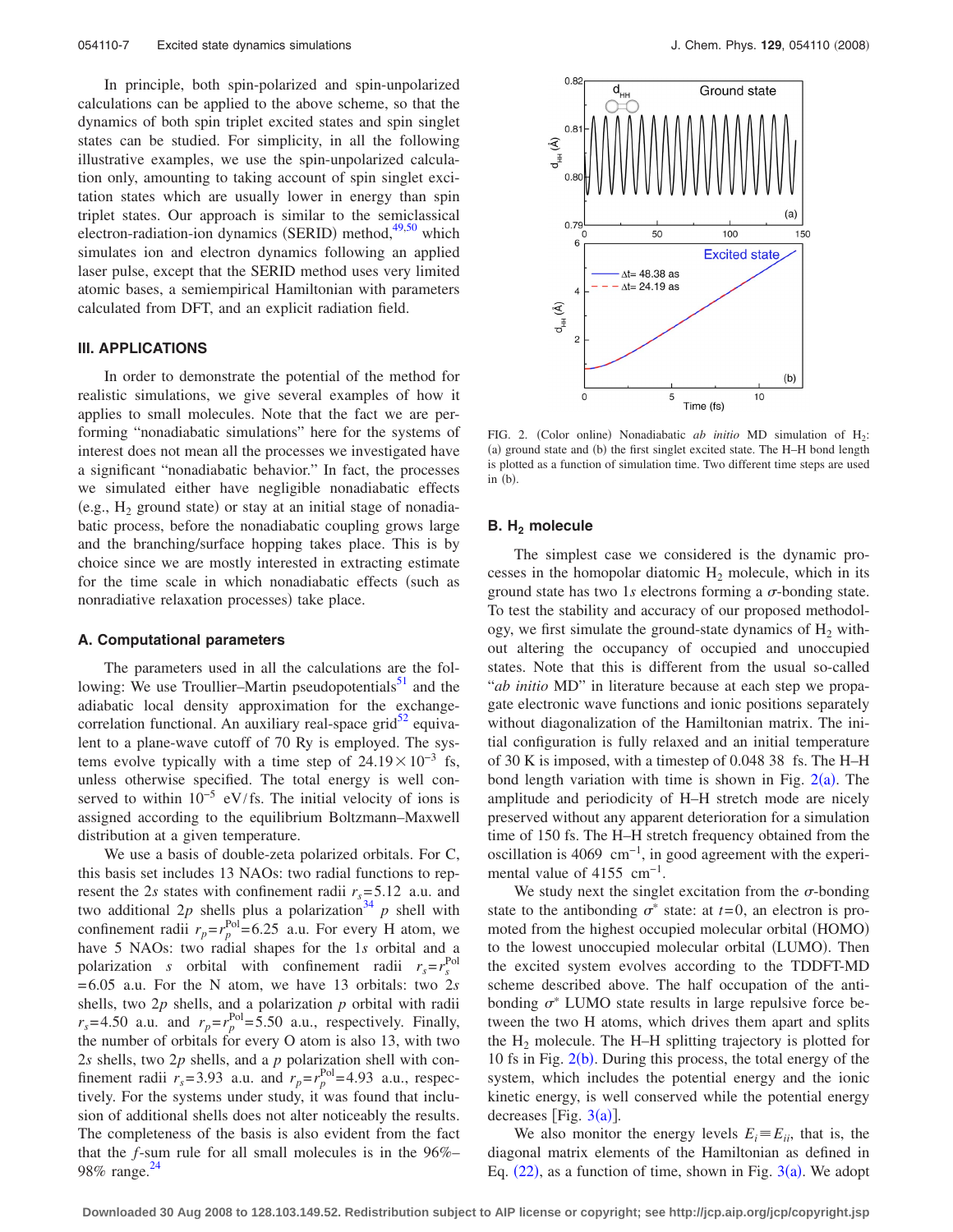<span id="page-7-0"></span>

FIG. 3. (Color online) (a) Total energy and potential energy evolution of the  $H_2$  singlet excited state. (b) Evolution of the individual energy levels. An electron is promoted from the  $\sigma$  to the  $\sigma^*$  state (wave functions shown) at time *t*= 0; state numbering is explained in the text.

here and in the following examples the notation that occupied levels in the ground state of the molecule are labeled 1,2, ..., counting from the HOMO toward lower energy, and unoccupied states are labeled  $1^*, 2^*, \ldots$ , counting from the LUMO toward higher energy; for all the plots of  $E_i$  values, the Fermi level is set to zero. The time evolution of levels in Fig.  $3(b)$  $3(b)$  clearly shows the tendency that the two  $\sigma$ and  $\sigma^*$  states approach each other and become degenerate as the molecule dissociates. From the exponential decay of the eigenvalues, a lifetime of 3 fs can be estimated. We note that  $E_i$  is only the approximate energy levels because  $|\phi_i(t)\rangle$  is not the real eigenstate of  $\mathcal{H}(t)$ . The off-diagonal matrix elements are very small  $(<0.05$  eV) and give zero transition probability during the simulation. The two time steps of 0.048 38 and 0.024 19 fs we used give identical results, indicating the efficiency of our scheme: Relatively large time steps can be used that still maintain the numerical stability of the diabatic simulations.

# **C. CO molecule**

A slightly more complex case is the heteropolar diatomic CO molecule. At  $t=0$  (i.e., the Franck–Condon point), we excite a CO molecule by promoting an electron from the HOMO to one of the two LUMOs, which are degenerate in the ground state, forming an  $A<sup>1</sup>\Pi$  excited state. These orbitals correspond to the  $2p_z$  bonding state and the  $2p_{xy}$  hybrid states with  $z$  lying along the C-O axis [Fig.  $4(a)$  $4(a)$ ]. For simplicity, we take CO to be in its ground-state configuration calculated bond length 1.15 Å compared to the experimental value<sup>53</sup> of 1.13  $\AA$ ) and zero temperature before excitation. We monitor the excited state trajectory in Fig.  $4(a)$  $4(a)$ : The CO bond length is enlarged and oscillates around an equilibrium distance of 1.24 Å for the first 40 fs with a frequency of 1597 cm−1. The corresponding experimental values are

<span id="page-7-1"></span>

FIG. 4. (Color online) (a) CO bond length variation as a function of time after excitation from the HOMO to one of the two LUMOs. Corresponding wave functions are shown. Horizontal dashed lines show the average bond lengths at  $1.24$  and  $1.14$  Å. (b) Evolution of the corresponding molecular states. Dashed lines indicate the states where the excitation (switch of occupancy) is involved.

1.24 Å and 1518 cm<sup>-1</sup> for the CO  $A$ <sup>1</sup> $\Pi$  excited state,<sup>53</sup> in very good agreement with our results. The experimental excitation energy of  $8.07$  eV (Ref. [53](#page-11-13)) is also close to our calculated value of 7.76 eV. After  $t=40$  fs, the system reaches a new state, where the CO bond length is decreased to  $\sim$  1.14 Å. By monitoring the time evolution of the energy levels, we identified that this process is associated with the mixing of the two lowest energy states [Fig.  $4(b)$  $4(b)$ ]. This is further confirmed by the off-diagonal matrix elements plot in Fig.  $5(a)$  $5(a)$ . The  $E_{ij}$  value between these two states increases from 0 to  $\sim$  5 eV during *t*=30–40 fs, indicating significant mixing between the two states. It also introduces a large difference in the diabatic and adiabatic energy separations between the two states. The mixing angle  $\theta$  is shown in Fig.  $5(b)$  $5(b)$ . It increases from zero to around 45°, with the largest time derivative occurring at  $t=39$  fs [Fig.  $5(c)$  $5(c)$ ]. At this time the adiabatic energy separation is still large, so that the calculated Landau–Zener transition probability is essentially zero. In this particular case, the mixing of states 4 and 5 has no physical consequences since both states are fully occupied, both before and after the transition.

# **D. O3 molecule**

A more complex system is the triatomic ozone molecule, which can be excited by ultraviolet (UV) light, a process related to the protective role of the ozone layer in the outer atmosphere and the greenhouse effect and air pollution at ground level. $54,55$  $54,55$  The excited state potential energy surfaces have been extensively investigated, $\frac{55}{2}$  and several important nonadiabatic transitions between different surfaces around conical intersections have been identified. $55,56$  $55,56$  Here we focus on simple illustrations of possible photodissociation dynamics of  $O_3$ . In our calculation, we first conduct the groundstate MD of an  $O_3$  molecule at 300 K for 100 fs (for  $t < 0$ ),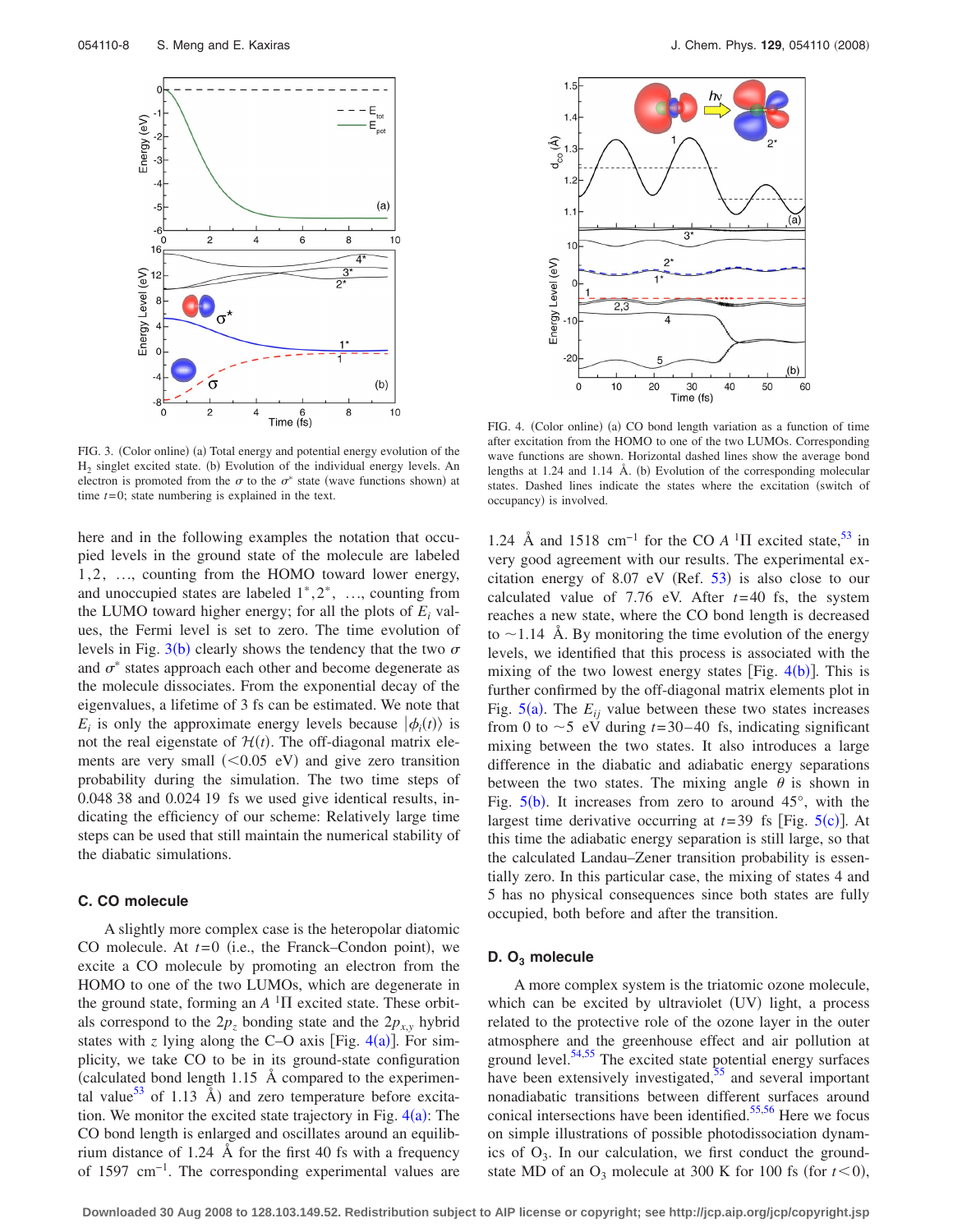<span id="page-8-0"></span>

<span id="page-8-1"></span>

FIG. 5. (Color online) (a) The evolution of the off-diagonal Hamiltonian<br>FIG. 5. (Color online) (a) The evolution of the off-diagonal Hamiltonian matrix element between states 4 and 5 in the CO molecule as a function of time after excitation. The diabatic and adiabatic energy gaps between the two states are also shown. (b) The mixing angle  $(\theta)$  as a function of time. (c) The time derivative of the mixing angle  $(\dot{\theta})$  and the Landau–Zener transition probability for the mixing of states 4 and 5.

then we excite an electron from the HOMO  $(\pi)$  to either the LUMO  $(\pi^*)$  or the LUMO+1  $(\sigma^*)$  state at *t*=0 (wave functions are shown in Fig.  $6$ ). We find that the first process, which requires a photon of energy of 2.0 eV (620 nm), does not lead to  $O_3$  dissociation in a short time. On the other hand, the second process involving a UV photon of energy of 8.4  $eV$  (148 nm) leads to immediate  $O_3$  dissociation into an isolated O and an  $O_2$  molecule. The equilibrium O–O distance in the photoreaction product  $O_2$  fragment is 1.10 Å, indicating a charged final state: The O–O distance is 1.22  $\AA$  in  $O_2$ , 1.15 Å in  $O_2^+$ , and 1.08 Å in  $O_2^{2+}$ , respectively. By analyzing the charge density, we find that the  $O_2$  fragment has  $\sim 0.4$ electrons missing so it is charged with a net charge of +0.4. Its bond length is similar to that of the ground-state  $O_2^{2+}$ molecule. This result is consistent with experiment.<sup>54</sup> The processes are shown in Fig. [6.](#page-8-1)

# **E. Indolequinone-methide**

All of the above examples concerned very small molecules containing two or three atoms. As we pointed out earlier, because the biggest advantage of our real-time, local basis-set implementation of TDDFT-MD is its efficiency, targeted to simulation of big biomolecules and nanoclusters, we give here at least one example of a medium-sized molecule relevant to biological systems, the 5,6 dihydroxyindolequinone (referred to as DHI).

A DHI molecule comprises of two conjugate aromatic rings with a total number of 16 atoms, and is appended with O or OH groups on the six-membered ring. We have chosen

FIG. 6. (Color online) Variation of the two O–O bond lengths in an  $O_3$ molecule from ground-state MD simulation (for  $t < 0$ ) and that from excited state simulation  $(t>0)$ . Excitation takes place at  $t=0$ , when an electron is promoted: (a) from the HOMO to the LUMO and (b) from the HOMO to the LUMO+1. The geometry of the  $O_3$  molecule and corresponding wave functions are shown in the insets. Horizontal dashed lines indicate average bond

to study the methide form of the molecule (indolequinonemethide or MQ), whose structure is shown in Fig.  $7(a)$  $7(a)$  (inset). This molecule and its tautomeric and oxidized forms constitute the main components of melanin pigments, which exist widely in animals, plants, and microorganism for the purpose of camouflage and photoprotection from UV exposure.<sup>[57](#page-11-17)</sup> Understanding its molecular relaxation processes under light illumination is therefore very important.

Figures  $7(b)$  $7(b)$  and  $7(c)$  show the time evolution of the total energy, the potential energy, and the energy levels of MQ after HOMO-LUMO excitation at time *t*= 0 with an initial temperature of 0 K. We find that the total energy is well conserved for a duration of 120 fs, with an energy drift of  $1\times10^{-5}$  eV/fs and energy fluctuations of 2–5 meV. The potential energy quickly decreases from zero and then fluctuates around  $-0.25$  eV with a periodicity of  $\sim$ 20 fs. After excitation the potential energy never returns to its initial value. This indicates that the photon energy is transferred into ionic kinetic energy (heat) within 10 fs, which is possibly related to ultrafast photoenergy conversion in melanin. The Fourier transform of the ionic velocity autocorrelation function gives the vibrational spectrum of the molecule after excitation, which is shown in Fig.  $7(a)$  $7(a)$ . The main peaks are located at 3135, 1567, 1003 cm<sup>-1</sup>, corresponding to C–H stretch, C–C and C–N stretch, and ring deformation modes, respectively. Vibrations at  $1400-1600$  cm<sup>-1</sup>  $\sim$ 980 cm<sup>-1</sup> are experimentally observed in natural Sepia melanin.<sup>58</sup> We conclude from this analysis that the photon energy dissipates into these channels very efficiently after excitation. This analysis will be extended to similar processes in protomolecule structures, consisting of several DHI units, to elucidate the importance of this relaxation mechanism in the photoprotection function of melanin.

The off-diagonal matrix element and the corresponding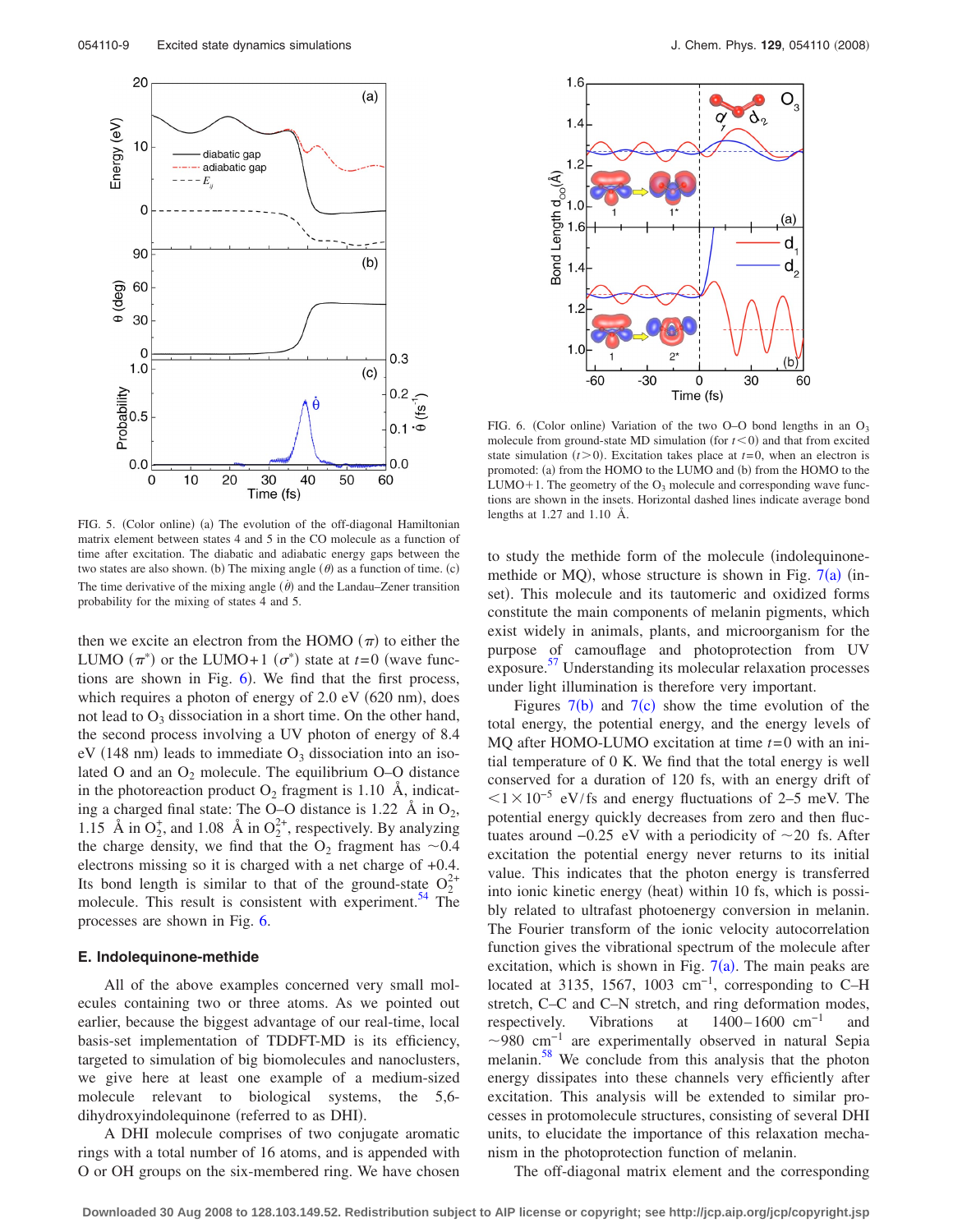<span id="page-9-0"></span>

FIG. 7. (Color online) (a) Vibrational spectrum from excited state MD simulations of MQ molecule. The spectrum was obtained by Fourier transform of the velocity-velocity autocorrelation function, and fitted with three Gaussian peaks with a width of 500 cm−1. Vertical dashed lines indicate the main frequencies from experiment. The inset is the atomic geometry of the molecule. (b) Evolution of the total energy (dashed line), potential energy (solid line), and kinetic energy of ions (with an opposite sign, dotted line) for the first excited state of MQ (HOMO to LUMO transition). (c) Evolution of the energy levels during the simulation. Dashed lines indicate the states involved in the excitation.

diabatic and adiabatic energy gaps between state 1 and  $1^*$  are shown in Fig.  $8(a)$  $8(a)$ . Initially, the diabatic energy gap shows small deviation from the adiabatic one up to *t*= 50 fs. As the off-diagonal matrix element grows bigger than  $\sim 0.25$  eV, the difference between diabatic and adiabatic gaps become larger. The mixing angle  $\theta$  generally follows the trend of  $E_{ii}$ , modulated by the diabatic gap, shown in Fig.  $8(b)$  $8(b)$ , from its definition in Eq. ([26](#page-5-4)). The Landau-Zener decay probability shown in Fig.  $8(c)$  $8(c)$  is small, less than 10% throughout the simulation  $(t \le 120 \text{ fs})$ , with two peaks located around *t*= 16 and 73 fs. They correspond to the most abrupt changes in the angle  $\theta$ , or the largest time derivative  $\dot{\theta}$ , and small adiabatic energy gaps as in Eqs.  $(23)$  $(23)$  $(23)$  and  $(28)$  $(28)$  $(28)$ . This analysis indicates a fairly small transition probability from state  $1^*$  to 1 during the simulation lasting for 120 fs.

# **IV. CONCLUSION**

In conclusion, we have proposed using a local basis set and real-time propagation of KS wave functions to simulate nonadiabatic electron-ion processes, especially the excited state dynamics of biomolecules and other nanostructures, in

<span id="page-9-1"></span>

FIG. 8. (Color online) (a) Time evolution of the off-diagonal Hamiltonian matrix element between states 1 (HOMO) and 1<sup>\*</sup> (LUMO), and the diabatic and adiabatic energy gaps in the first excited state of MQ. (b) The mixing angle  $\theta$  and (c) the Landau–Zener transition probability between states 1 and  $1^*$  as a function of time upon excitation.

the framework of coupled TDDFT-MD simulations. This approach uses a small number of basis functions while maintaining high accuracy, thereby reducing significantly the memory requirements and the computation time compared to commonly used plane-wave and real-space grid bases.

In order to provide concrete evidence for these claims, we have repeated the calculations reported above with a standard real-space code and compared computer time and memory requirements to our method. Figure [9](#page-9-2) summarizes the computer time consumed and memory used during the TDDFT-MD simulations of electron-ion dynamics in the systems we studied with our method. The pyrazine molecule is also included for the comparison. Overall the time for a simulation lasting for 1 fs and the memory scales approxi-

<span id="page-9-2"></span>

FIG. 9. (Color online) Computer time (filled symbols) for the simulation of 1 fs electron-ion dynamics and the memory required (empty symbols), plotted as a function of the number of valence electrons, using real-space grid [circles, octopus package (Ref. [15](#page-10-12))] or a local basis set (squares, present method).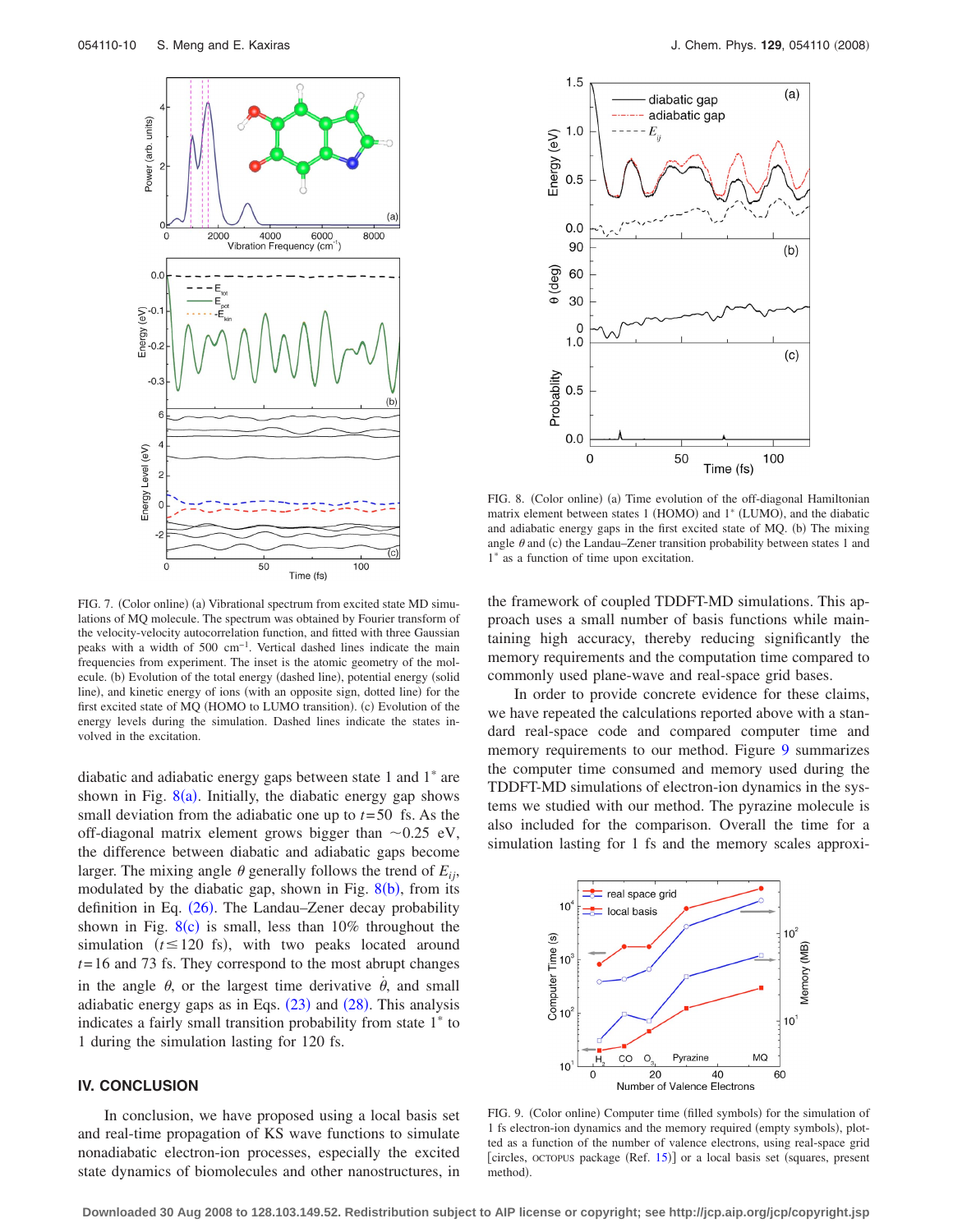mately exponentially with the number of valence electrons in the molecule, which are 2, 8, 18, 39 and 54 for  $H_2$ , CO, O<sub>3</sub>, pyrazine, and MQ, respectively. Compared with real-space grid methods that are commonly used in literature, both the computer time and memory requirements are greatly reduced. The comparison calculations based on a real-space grid were performed with the OCTOPUS package, $15$  using a sphere box with radii of 4 Å for  $H_2$ , CO, O<sub>3</sub>, 6 Å for pyrazine and  $7\;$  Å for MQ, a uniform spacing of 0.2 Å, and a time step of 0.658 212  $20 \times 10^{-3}$  fs. The nearly two orders of magnitude decrease in computer time obtained by our method is mainly a result of the larger time step we use while still maintaining the conservation of total energy. The use of the local basis set, which is much smaller in size than a real-space grid, contributes greatly to the stability of the system's time evolution, the enhanced speed, and the reduced memory by about a factor of 4.

Parallelization over molecular states and order-*N* scaling performance are also natural extensions of the method due to the use of strictly confined NAOs. Only occupied states need to be calculated and nonlinear response is included by default. Our TDDFT-MD scheme has been successfully implemented within a well established *ab initio* package for ground-state DFT calculations. The application to excited states of small and medium-sized molecules reveals interesting characteristics of excited states, such as the excitation energy, vibrational frequencies, photodissociation pathways, and the decaying lifetime, all in good agreement with available experiments.

Like any method in practice, the present form of TDDFT-MD simulations also has its own limitations. First, the Ehrenfest theorem is employed when reducing the quantum states of coupled electron-ion motion to the classical ionic trajectories. As such, it represents a mean-field theory of the mixed quantum-classical system, with forces on the ions averaged over many possible nonadiabatic electronic states induced by the ionic motion. This approximation works well in many real cases but may fail when it becomes important to monitor different paths for different electronic states, especially when interested in state-specific ionic trajectories.<sup>25</sup> Alternative strategies going beyond Ehrenfest trajectories to model nonadiabatic processes have been developed recently, such as trajectory surface hopping, $11,17,27$  $11,17,27$  $11,17,27$ nuclear wavepacket propagation,<sup>59[,60](#page-11-20)</sup> full multiple spawning,<sup>61,[62](#page-11-22)</sup> Wigner–Liouville formulation<sup>63</sup> and linearized path integral approaches. $64$  Some of above schemes are coupled to first-principles TDDFT calculations $11,17$  $11,17$  or quantum chemistry methods including CASSCF or CASPT2 (for instance, the *ab initio* multiple spawning method<sup>62[,65](#page-11-25)</sup>) to allow direct simulations of excited state dynamics. Second, in some cases of chemical reactions and excited states, nonadiabatic wave functions are extremely diffusive and cannot be well represented by localized atomic orbitals. This is particularly relevant in high-energy atom collisions or scattering processes, where even free electrons can be generated. In such cases, the local basis needs to be complemented by nonlocal functions or fictitious atoms in order to describe appropriately the excited states. Despite these limitations, we believe that our method will perform well in a wide range of applications to photoexcitations and ultrafast chemical reactions, as suggested by the encouraging tests on the simple examples presented here. Calculations for more complex systems involving molecules with up to 80 atoms are currently under way and will be reported elsewhere.

# **ACKNOWLEDGMENTS**

We are indebted to Dr. Sara Bonella for a careful reading of the manuscript and useful comments. This work was supported in part by DOE CMSN Grant DE-FG02–05ER46226 and the Harvard University Center for the Environment.

- <span id="page-10-0"></span><sup>1</sup>P. Hohenberg and W. Kohn, *[Phys. Rev.](http://dx.doi.org/10.1103/PhysRev.136.B864)* **136**, B864 (1964); W. Kohn and L. Sham, *[ibid.](http://dx.doi.org/10.1103/PhysRev.140.A1133)* **140**, A1133 (1965).
- <span id="page-10-1"></span><sup>2</sup>E. Runge and E. K. U. Gross, *[Phys. Rev. Lett.](http://dx.doi.org/10.1103/PhysRevLett.52.997)* **52**, 997 (1984).<br><sup>3</sup>K. Purke, J. Werschnik and E. K. U. Gross, J. Cham. Phys. 123
- <span id="page-10-2"></span><sup>3</sup>K. Burke, J. Werschnik, and E. K. U. Gross, [J. Chem. Phys.](http://dx.doi.org/10.1063/1.1904586) **123**, 062206  $(2005).$
- <span id="page-10-3"></span>F. Furche and K. Burke, in *Annual Reports in Computational Chemistry*,
- <span id="page-10-4"></span>edited by D. Spellmeyer (Elsevier, Amsterdam, 2005), Vol. 1, pp. 19–30.<br><sup>5</sup> B. G. Lavine, C. Ko. J. Quanaville, and T. J. Martinez, Mol. Phys. 104. B. G. Levine, C. Ko, J. Quenneville, and T. J. Martinez, [Mol. Phys.](http://dx.doi.org/10.1080/00268970500417762) **104**, 1039 (2006).
- <span id="page-10-5"></span>1039 (2006).<br><sup>6</sup>M. E. Casida, C. Jamorski, K. C. Casida, and D. R. Salahub, [J. Chem.](http://dx.doi.org/10.1063/1.475855) **[Phys.](http://dx.doi.org/10.1063/1.475855) 108**, 4439 (1998).
- S. I. Chu, [J. Chem. Phys.](http://dx.doi.org/10.1063/1.1904587)  $123$ , 062207 (2005).<sup>8</sup> V. Zhao and D. G. Trubler, J. Phys. Chem. A
- <sup>8</sup> Y. Zhao and D. G. Truhlar, [J. Phys. Chem. A](http://dx.doi.org/10.1021/jp066479k) 110, 13126 (2006).
- <span id="page-10-7"></span><span id="page-10-6"></span> $C^{\prime}$ C. Hu, O. Sugino, and Y. Miyamoto, *[Phys. Rev. A](http://dx.doi.org/10.1103/PhysRevA.74.032508)* **74**, 032508 (2006). <sup>10</sup> M. E. Casida, in *Recent Developments and Applications in Density Func-*
- <span id="page-10-8"></span>*tional Theory*, edited by J. M. Seminario (Elsevier, Amsterdam, 1996). . 11E. Tapavicza, I. Tavernelli, and U. Rothlisberger, [Phys. Rev. Lett.](http://dx.doi.org/10.1103/PhysRevLett.98.023001) **<sup>98</sup>**, 023001 (2007).
- <span id="page-10-9"></span><sup>12</sup> J. Theilhaber, *[Phys. Rev. B](http://dx.doi.org/10.1103/PhysRevB.46.12990)* 46, 12990 (1992).
- <span id="page-10-10"></span><sup>13</sup> K. Yabana and G. F. Bertsch, *[Phys. Rev. B](http://dx.doi.org/10.1103/PhysRevB.54.4484)* 54, 4484 (1996).
- <span id="page-10-11"></span><sup>14</sup> K. Yabana, T. Nakatsukasa, J. I. Iwata, and G. F. Bertsch, *[Phys. Status](http://dx.doi.org/10.1002/pssb.200642005)* [Solidi B](http://dx.doi.org/10.1002/pssb.200642005) 243, 1121 (2006).
- <span id="page-10-12"></span><sup>15</sup>A. Castro, H. Appel, M. Oliveira, C. A. Rozzi, X. Andrade, F. Lorenzen, M. A. L. Marques, E. K. U. Gross, and A. Rubio, [Phys. Status Solidi B](http://dx.doi.org/10.1002/pssb.200642067) **243**, 2465 (2006).
- <span id="page-10-13"></span><sup>16</sup>O. Sugino and Y. Miyamoto, *[Phys. Rev. B](http://dx.doi.org/10.1103/PhysRevB.59.2579)* 59, 2579 (1999).
- <span id="page-10-34"></span><sup>17</sup>C. F. Craig, W. R. Duncan, and O. V. Prezhdo, *[Phys. Rev. Lett.](http://dx.doi.org/10.1103/PhysRevLett.95.163001)* 95, 163001 (2005).
- <span id="page-10-33"></span><sup>18</sup> I. Tavernelli, U. F. Rohrig, and U. Rothlisberger, [Mol. Phys.](http://dx.doi.org/10.1080/00268970512331339378) **103**, 963  $(2005).$
- <span id="page-10-14"></span><sup>19</sup> I. Tavernelli, *[Phys. Rev. B](http://dx.doi.org/10.1103/PhysRevB.73.094204)* 73, 094204 (2006).
- <span id="page-10-15"></span><sup>20</sup> C. M. Isborn, X. Li, and J. C. Tully, [J. Chem. Phys.](http://dx.doi.org/10.1063/1.2713391) **126**, 134307 (2007).
- <span id="page-10-16"></span>. <sup>21</sup> I. Vasiliev, S. Ogut, and J. R. Chelikowsky, [Phys. Rev. Lett.](http://dx.doi.org/10.1103/PhysRevLett.82.1919) **<sup>82</sup>**, 1919  $(1999).$
- <span id="page-10-17"></span> $^{22}$ A. Castro, M. A. L. Marques, J. A. Alonso, G. F. Bertsch, and A. Rubio, [Eur. Phys. J. D](http://dx.doi.org/10.1140/epjd/e2003-00306-3) 28, 211 (2004).
- <span id="page-10-18"></span>. 23A. Tsolakidis, D. Sanchez-Portal, and R. M. Martin, [Phys. Rev. B](http://dx.doi.org/10.1103/PhysRevB.66.235416) **<sup>66</sup>**, 235416 (2002).
- 235416 (2002).<br><sup>24</sup> A. Tsolakidis and E. Kaxiras, [J. Phys. Chem. A](http://dx.doi.org/10.1021/jp044729w) **109**, 2373 (2005)
- <span id="page-10-19"></span><sup>24</sup> A. Tsolakidis and E. Kaxiras, J. Phys. Chem. A **109**, 2373 (2005).<br><sup>25</sup> M. Hack and D. Truhlar, J. Phys. Chem. A **104**, 7917 (2000).
- <span id="page-10-21"></span><span id="page-10-20"></span><sup>25</sup> M. Hack and D. Truhlar, J. Phys. Chem. A **104**, 7917 (2000).<br><sup>26</sup> P. V. Parandekar and J. C. Tully, [J. Chem. Theory Comput.](http://dx.doi.org/10.1021/ct050213k) **2**, 229  $(2006).$
- <span id="page-10-22"></span><sup>27</sup> J. C. Tully, [Faraday Discuss.](http://dx.doi.org/10.1039/a801824c) **110**, 407 (1998).
- <span id="page-10-23"></span><sup>28</sup> T. Kreibich and E. K. U. Gross, *[Phys. Rev. Lett.](http://dx.doi.org/10.1103/PhysRevLett.86.2984)* **86**, 2984 (2001).
- <span id="page-10-24"></span>. 29Y. Tateyama, N. Oyama, T. Ohno, and Y. Miyamoto, [J. Chem. Phys.](http://dx.doi.org/10.1063/1.2181139) **<sup>124</sup>**, 124507 (2006).
- <span id="page-10-25"></span>. 30C. Swalina, M. V. Pak, A. Chakraborty, and S. Hammes-Schiffer, [J. Phys.](http://dx.doi.org/10.1021/jp0634297) [Chem. A](http://dx.doi.org/10.1021/jp0634297) 110, 9983 (2006).
- <span id="page-10-26"></span><sup>31</sup>D. Sanchez-Portal, P. Ordejon, E. Artacho, and J. M. Soler, [Int. J. Quan](http://dx.doi.org/10.1002/(SICI)1097-461X(1997)65:5<453::AID-QUA9>3.0.CO;2-V)[tum Chem.](http://dx.doi.org/10.1002/(SICI)1097-461X(1997)65:5<453::AID-QUA9>3.0.CO;2-V) **65**, 453 (1997).
- <span id="page-10-27"></span><sup>32</sup> O. F. Sankey and D. J. Niklewski, *[Phys. Rev. B](http://dx.doi.org/10.1103/PhysRevB.40.3979)* **40**, 3979 (1989).
- <span id="page-10-28"></span><sup>33</sup>D. Sanchez-Portal, E. Artacho, and J. M. Soler, [J. Phys.: Condens. Matter](http://dx.doi.org/10.1088/0953-8984/8/21/012) **8**, 3859 (1996).
- <span id="page-10-29"></span><sup>34</sup>E. Artacho, D. Sanchez-Portal, P. Ordejon, A. Garcia, and J. M. Soler, [Phys. Status Solidi B](http://dx.doi.org/10.1002/(SICI)1521-3951(199909)215:1<809::AID-PSSB809>3.0.CO;2-0) 215, 809 (1999).
- <span id="page-10-30"></span>. <sup>35</sup> J. Junquera, O. Paz, D. Sanchez-Portal, and E. Artacho, [Phys. Rev. B](http://dx.doi.org/10.1103/PhysRevB.64.235111) **<sup>64</sup>**, 235111 (2001).
- <span id="page-10-31"></span><sup>36</sup> P. Ordejon, *[Phys. Status Solidi B](http://dx.doi.org/10.1002/(SICI)1521-3951(200001)217:1<335::AID-PSSB335>3.0.CO;2-Z)* 217, 335 (2000).
- <span id="page-10-32"></span><sup>37</sup> R. S. Varga, *Matrix Interative Analysis* (Prentice-Hall, Englewood Cliffs,